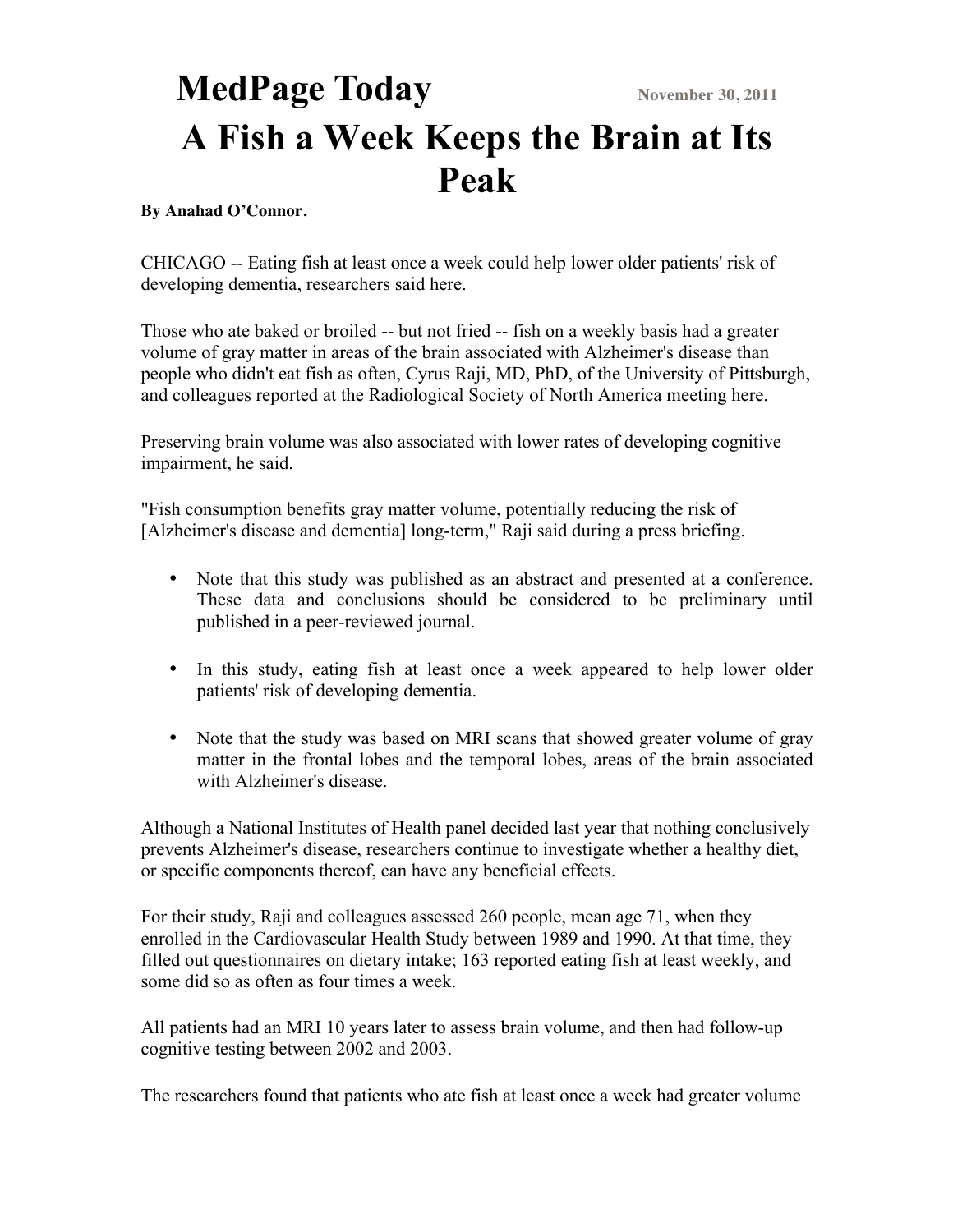## **MedPage Today** November 30, 2011

in the frontal lobes and the temporal lobes, including the hippocampus and the posterior cingulate gyrus – "areas responsible for memory and learning, which are severely affected in Alzheimer's disease," Raji said.

Five years after the MRI, they found that 30.8% of patients who had low fish intake had developed mild cognitive impairment or dementia, compared with just 3.2% of those who had the highest fish intake and the greatest preservation of brain volume.

They also saw that 47% of patients with brain atrophy who didn't eat fish had abnormal cognition five years later compared with 28% of those who ate more fish and had more gray matter volume, Raji reported.

"That's an impressive reduction in the risk of developing mild cognitive impairment of Alzheimer's," Raji said.

In further analyses, the researchers found that mean scores for working memory -- a function severely impaired in Alzheimer's disease -- were significantly higher among those who ate fish weekly  $(P=0.02)$ , and those findings persisted even after accounting for potential confounders  $(P=0.03)$ .

This "simple lifestyle choice" of eating more fish increases the brain's "resistance" to Alzheimer's disease, Raji said, potentially via a few mechanisms: Fish are rich in omega-3 fatty acids, which can help increase blood flow to the brain and can also act as an antioxidant, thereby reducing inflammation, he said.

Omega-3s may also prevent the accumulation of amyloid plaques in the brain, he added.

He noted that fatty fish like salmon have more omega-3s, while smaller fish, such as cod, have less.

Although dietary intake of fish was measured only twice -- once at baseline and again in 1995 -- Raji said patients tended to maintain their levels of consumption, and he suspects that the observed benefits "are more likely to be observed if eating fish is a long-term habit as opposed to a short-term approach."

Mary Mahoney, MD, of the University of Cincinnati, who was not involved in the study, toldMedPage Today that future studies should investigate whether omega-3s specifically are leading to benefits in brain volume.

"We're making the assumption" that fish is a marker for healthy lifestyle, she said. "If we could just cut to the chase and look at the protective mechanism, that would be better."

Zaven Khachaturian, PhD, an Alzheimer's expert from Potomac, Md., told MedPage Today that the findings are preliminary and should be replicated in a larger sample.